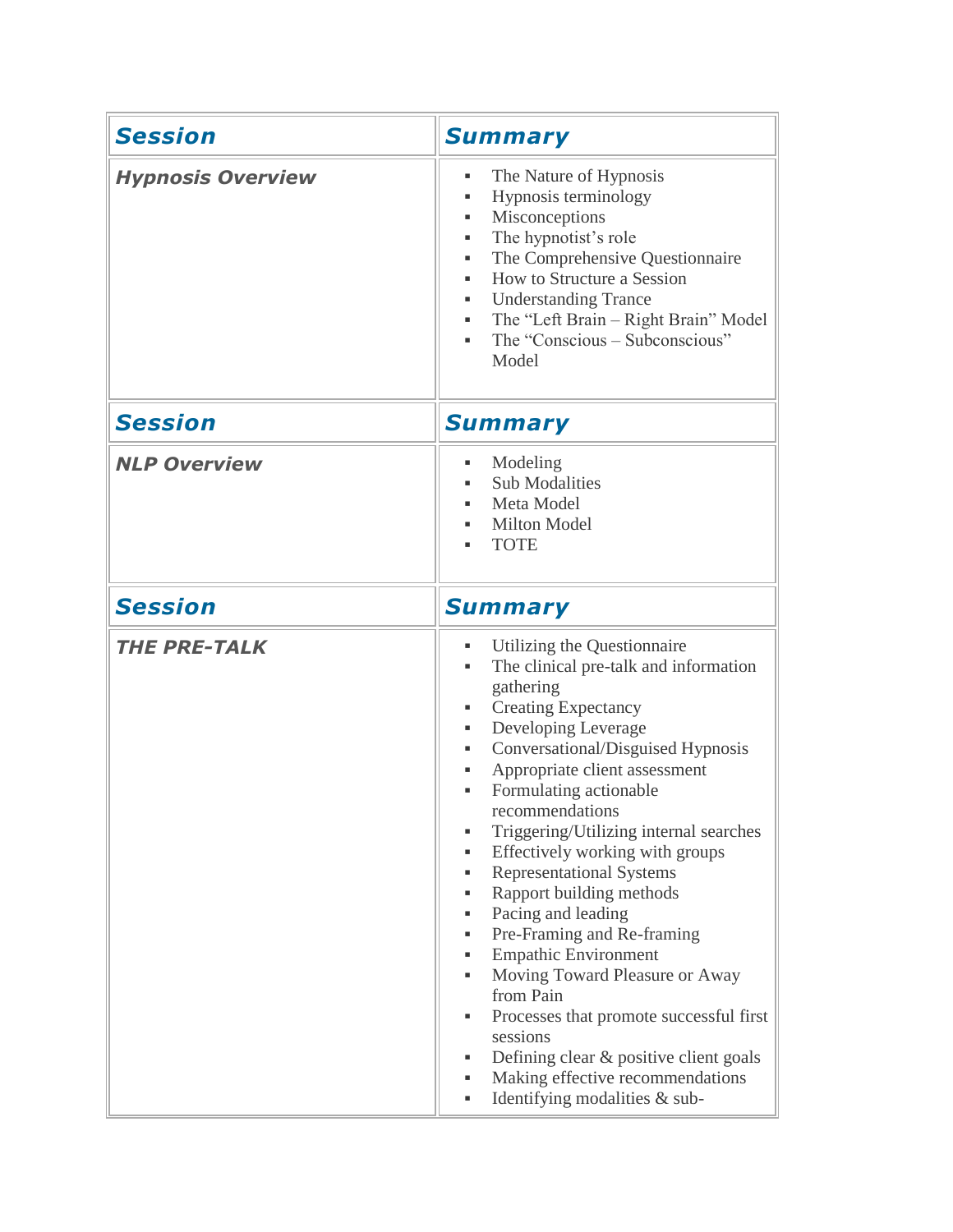|                                                                | modalities<br>Anchoring methods<br>٠<br>Covert pacing & anchoring<br>٠                                                                                                                                                                                                                                                                                                                                                                                                                                                  |
|----------------------------------------------------------------|-------------------------------------------------------------------------------------------------------------------------------------------------------------------------------------------------------------------------------------------------------------------------------------------------------------------------------------------------------------------------------------------------------------------------------------------------------------------------------------------------------------------------|
| <b>SUGGESTIBILITY EXERCISES</b><br><b>SUPERVISED REHEARSAL</b> | Trance Depth vs. Suggestibility<br>٠<br>Suggestibility Exercises – discussions,<br>٠<br>demonstrations & explanations<br>First session dynamics<br>٠<br>Assessing hypnotic personality types<br>٠<br>Comparison of Direct/Authoritarian<br>٠<br>and Indirect/Permissive methods<br>Factors influencing suggestibility<br>٠<br>We offer class participants the opportunity<br>to Rehearse direct/authoritarian &<br>indirect/permissive suggestibility exercises.                                                        |
| <b>HYPNOTIC INDUCTION</b><br><b>METHODS</b>                    | Standard<br>٠<br>Confusion<br>Rapid Inductions<br><b>Waking Hypnosis</b><br>Speech techniques such as "Voice"<br>ш<br>Marking/Anchoring"<br>Physical movements/mannerisms<br>Direct/authoritarian &<br>Indirect/permissive approaches -<br>explained & demonstrated<br>"Deepening" Methods<br>Identifying Hyper-suggestibility<br>٠<br>De-hypnotization Done Correctly<br>Working "with" Resistance<br>ш<br>Recognizing depth in hypnosis<br>Guided Imagery Do's & Don'ts<br><b>Client Specific Visualizations</b><br>٠ |
| <b>SUPERVISED STUDENT</b><br><b>REHEARSAL</b>                  | Class participants will rehearse various<br>induction approaches. Although class<br>participants will receive scripts, we<br>encourage creativity.<br>Exercises will include additional induction-<br>deepening techniques, fractionation and de-<br>hypnotization.                                                                                                                                                                                                                                                     |
| <b>Session</b>                                                 | <b>Summary</b>                                                                                                                                                                                                                                                                                                                                                                                                                                                                                                          |